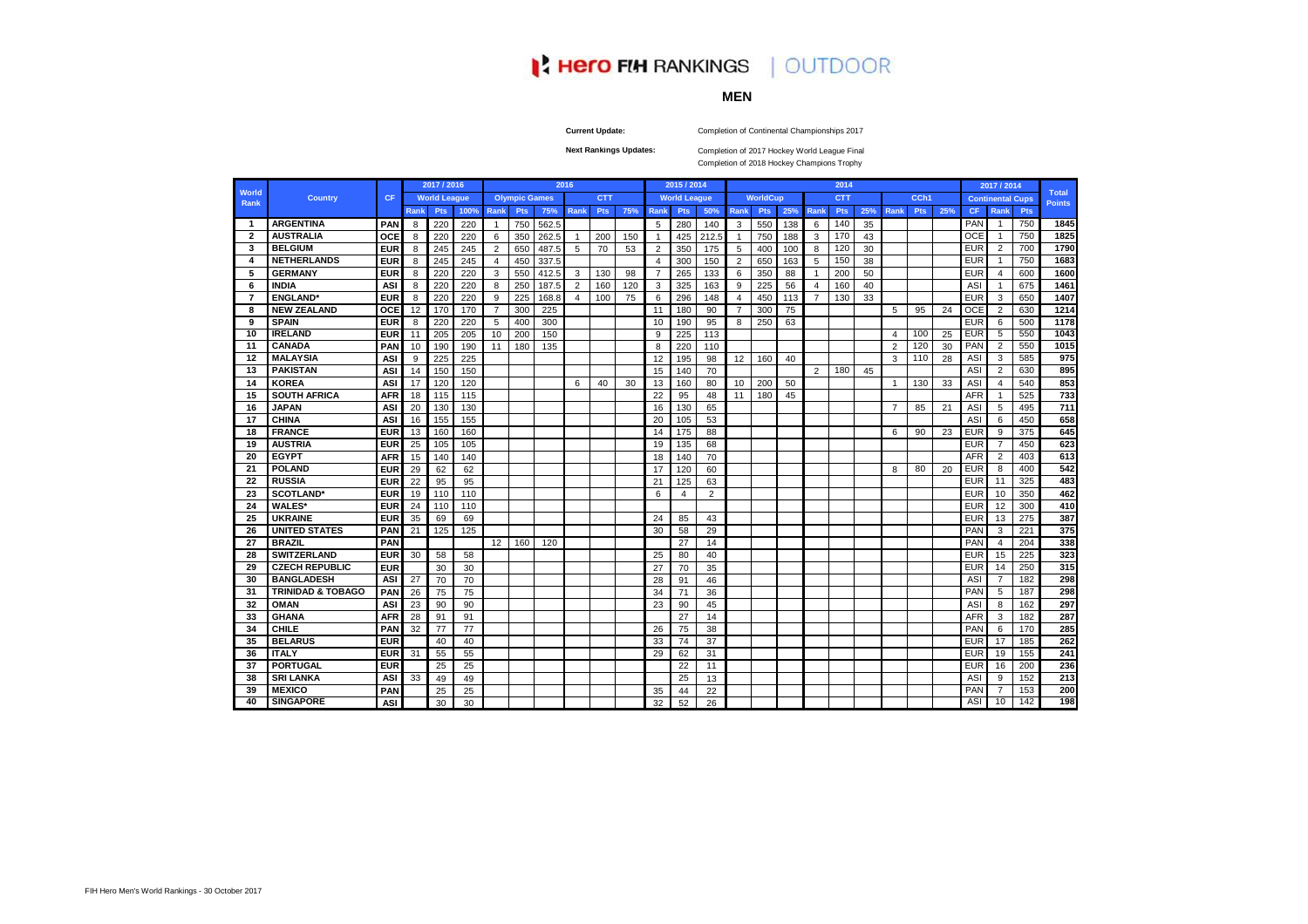| 41 | <b>CROATIA</b>            | <b>EUR</b> |    |    |    |  |  |  |    | 27 | 14 |  |  |  |  | <b>EUR</b> | 18              | 170 | 184              |
|----|---------------------------|------------|----|----|----|--|--|--|----|----|----|--|--|--|--|------------|-----------------|-----|------------------|
| 42 | <b>KENYA</b>              | <b>AFR</b> |    | 30 | 30 |  |  |  |    | 28 | 14 |  |  |  |  | <b>AFR</b> | 4               | 138 | 182              |
| 43 | <b>VENEZUELA</b>          | <b>PAN</b> |    | 40 | 40 |  |  |  |    |    |    |  |  |  |  | PAN        | 8               | 136 | 176              |
| 44 | <b>TURKEY</b>             | <b>EUR</b> |    | 25 | 25 |  |  |  |    | 20 | 10 |  |  |  |  | <b>EUR</b> | 20              | 140 | 175              |
| 45 | <b>HONG KONG CHINA</b>    | <b>ASI</b> |    | 30 | 30 |  |  |  |    | 20 | 10 |  |  |  |  | ASI        | 11              | 132 | $\frac{1}{172}$  |
| 46 | <b>URUGUAY</b>            | <b>PAN</b> |    | 35 | 35 |  |  |  |    |    |    |  |  |  |  | PAN        | 9               | 128 | 163              |
| 47 | <b>THAILAND</b>           | ASI        |    | 35 | 35 |  |  |  |    | 20 | 10 |  |  |  |  | ASI        | 14              | 101 | 146              |
| 48 | <b>LITHUANIA</b>          | <b>EUR</b> |    | 22 | 22 |  |  |  |    | 20 | 10 |  |  |  |  | <b>EUR</b> | 22              | 110 | $\frac{1}{142}$  |
| 49 | <b>PAPUA NEW GUINEA</b>   | <b>OCE</b> |    | 24 | 24 |  |  |  |    | 25 | 13 |  |  |  |  | OCE        | $\mathbf{3}$    | 104 | 140              |
| 50 | <b>SLOVAKIA</b>           | <b>EUR</b> |    | 20 | 20 |  |  |  |    | 25 | 13 |  |  |  |  | <b>EUR</b> | 23              | 95  | 128              |
| 51 | <b>MALTA</b>              | <b>EUR</b> |    |    |    |  |  |  |    |    |    |  |  |  |  | <b>EUR</b> | 21              | 125 | $\overline{125}$ |
| 52 | <b>CHINESE TAIPEI</b>     | <b>ASI</b> |    |    |    |  |  |  |    |    |    |  |  |  |  | <b>ASI</b> | 12              | 122 | $\overline{122}$ |
| 53 | <b>FIJI</b>               | <b>OCE</b> | 36 | 67 | 67 |  |  |  |    | 20 | 10 |  |  |  |  | <b>OCE</b> | $5\overline{5}$ | 44  | 121              |
| 54 | <b>AZERBAIJAN</b>         | <b>EUR</b> |    |    |    |  |  |  | 31 | 80 | 40 |  |  |  |  | <b>EUR</b> | 24              | 80  | 120              |
| 55 | <b>GUYANA</b>             | <b>PAN</b> |    |    |    |  |  |  |    |    |    |  |  |  |  | PAN        | 10              | 119 | 119              |
| 56 | <b>NIGERIA</b>            | <b>AFR</b> |    | 25 | 25 |  |  |  |    |    |    |  |  |  |  | <b>AFR</b> | 5 <sup>5</sup>  | 94  | 119              |
| 57 | <b>UZBEKISTAN</b>         | ASI        |    |    |    |  |  |  |    |    |    |  |  |  |  | ASI        | 13              | 111 | 111              |
| 58 | <b>BARBADOS</b>           | <b>PAN</b> | 34 | 46 | 46 |  |  |  |    | 23 | 12 |  |  |  |  | PAN        | 15              | 50  | 108              |
| 59 | <b>PERU</b>               | <b>PAN</b> |    | 27 | 27 |  |  |  |    |    |    |  |  |  |  | PAN        | 11              | 72  | 99               |
| 60 | <b>CYPRUS</b>             | <b>EUR</b> |    | 23 | 23 |  |  |  |    |    |    |  |  |  |  | <b>EUR</b> | 26              | 70  | 93               |
| 61 | <b>HUNGARY</b>            | <b>EUR</b> |    |    |    |  |  |  |    |    |    |  |  |  |  | <b>EUR</b> | 25              | 75  | 75               |
| 62 | <b>VANUATU</b>            | <b>OCE</b> |    | 28 | 28 |  |  |  |    |    |    |  |  |  |  | <b>OCE</b> | 6               | 40  | 68               |
| 63 | <b>CUBA</b>               | <b>PAN</b> |    |    |    |  |  |  |    |    |    |  |  |  |  | PAN        | 12              | 67  | 67               |
| 64 | <b>FINLAND</b>            | <b>EUR</b> |    |    |    |  |  |  |    |    |    |  |  |  |  | <b>EUR</b> | 27              | 65  | 65               |
| 65 | QATAR                     | ASI        |    | 20 | 20 |  |  |  |    |    |    |  |  |  |  | ASI        | 17              | 42  | 62               |
| 66 | <b>PUERTO RICO</b>        | <b>PAN</b> |    |    |    |  |  |  |    |    |    |  |  |  |  | PAN        | 13              | 61  | 61               |
| 67 | <b>GIBRALTAR</b>          | <b>EUR</b> |    |    |    |  |  |  |    |    |    |  |  |  |  | <b>EUR</b> | 28              | 60  | 60               |
| 67 | <b>ZIMBABWE</b>           | <b>AFR</b> |    |    |    |  |  |  |    |    |    |  |  |  |  | <b>AFR</b> | 6               | 60  | 60               |
| 69 | <b>IRAN</b>               | ASI        |    |    |    |  |  |  |    | 28 | 14 |  |  |  |  | ASI        | 16              | 45  | 59               |
| 70 | <b>SAMOA</b>              | <b>OCE</b> |    |    |    |  |  |  |    | 20 | 10 |  |  |  |  | OCE        | 4               | 48  | 58               |
| 71 | <b>TONGA</b>              | <b>OCE</b> |    | 21 | 21 |  |  |  |    |    |    |  |  |  |  | OCE        | $\overline{7}$  | 36  | 57               |
| 72 | <b>NAMIBIA</b>            | <b>AFR</b> |    | 20 | 20 |  |  |  |    |    |    |  |  |  |  | <b>AFR</b> | $\overline{7}$  | 36  | 56               |
| 73 | <b>PANAMA</b>             | <b>PAN</b> |    |    |    |  |  |  |    |    |    |  |  |  |  | PAN        | 14              | 56  | 56               |
| 74 | <b>SLOVENIA</b>           | <b>EUR</b> |    |    |    |  |  |  |    |    |    |  |  |  |  | <b>EUR</b> | 29              | 55  | 55               |
| 75 | <b>GUATEMALA</b>          | <b>PAN</b> |    | 20 | 20 |  |  |  |    | 20 | 10 |  |  |  |  | PAN        | 19              | 22  | 52               |
| 76 | <b>MACAU</b>              | ASI        |    |    |    |  |  |  |    |    |    |  |  |  |  | ASI        | 15              | 51  | 51               |
| 77 | <b>SWEDEN</b>             | <b>EUR</b> |    |    |    |  |  |  |    |    |    |  |  |  |  | <b>EUR</b> | 30              | 50  | 50               |
| 78 | <b>ECUADOR</b>            | <b>PAN</b> |    | 20 | 20 |  |  |  |    |    |    |  |  |  |  | PAN        | 16              | 29  | 49               |
| 79 | <b>DENMARK</b>            | <b>EUR</b> |    |    |    |  |  |  |    |    |    |  |  |  |  | <b>EUR</b> | 31              | 45  | 45               |
| 80 | <b>TANZANIA</b>           | <b>AFR</b> |    |    |    |  |  |  |    | 20 | 10 |  |  |  |  | <b>AFR</b> | 8               | 32  | 42               |
| 81 | <b>NORWAY</b>             | <b>EUR</b> |    |    |    |  |  |  |    |    |    |  |  |  |  | <b>EUR</b> | 32              | 40  | 40               |
| 82 | <b>DOMINICAN REPUBLIC</b> | <b>PAN</b> |    |    |    |  |  |  |    | 26 | 13 |  |  |  |  | PAN        | 17              | 26  | 39               |
| 83 | <b>JAMAICA</b>            | <b>PAN</b> |    |    |    |  |  |  |    | 28 | 14 |  |  |  |  | <b>PAN</b> | 18              | 24  | 38               |
| 84 | <b>BOTSWANA</b>           | <b>AFR</b> |    |    |    |  |  |  |    |    |    |  |  |  |  | AFR        | 9               | 30  | 30               |
| 85 | <b>PARAGUAY</b>           | <b>PAN</b> |    | 28 | 28 |  |  |  |    |    |    |  |  |  |  | PAN        |                 |     | 28               |
| 86 | <b>BRUNEI</b>             | <b>ASI</b> |    | 25 | 25 |  |  |  |    |    |    |  |  |  |  | ASI        |                 |     | 25               |
| 86 | <b>KAZAKHSTAN</b>         | <b>ASI</b> |    | 25 | 25 |  |  |  |    |    |    |  |  |  |  | ASI        |                 |     | 25               |
| 88 | <b>SOLOMON ISLANDS</b>    | <b>OCE</b> |    | 23 | 23 |  |  |  |    |    |    |  |  |  |  | OCE        |                 |     | 23               |
| 89 | <b>MYANMAR</b>            | <b>ASI</b> |    | 20 | 20 |  |  |  |    |    |    |  |  |  |  | ASI        |                 |     | 20               |
| 89 | <b>VIETNAM</b>            | <b>ASI</b> |    | 20 | 20 |  |  |  |    |    |    |  |  |  |  | ASI        |                 |     | 20               |
| 91 | <b>BULGARIA</b>           | EUR        |    |    |    |  |  |  |    | 30 | 15 |  |  |  |  | <b>EUR</b> |                 |     | 15               |
|    |                           |            |    |    |    |  |  |  |    |    |    |  |  |  |  |            |                 |     |                  |

Points for Great Britain shared by England, Scotland, Wales proportionally based upon the number of matches played by players from each nation in Great Britain team.

Notes Where teams have the same total of WR points, ranking is determined by the highest placement at the most recent FIH or continental event

From 2014 teams which win a World League Qualifying Tournament receive a bonus of 25 points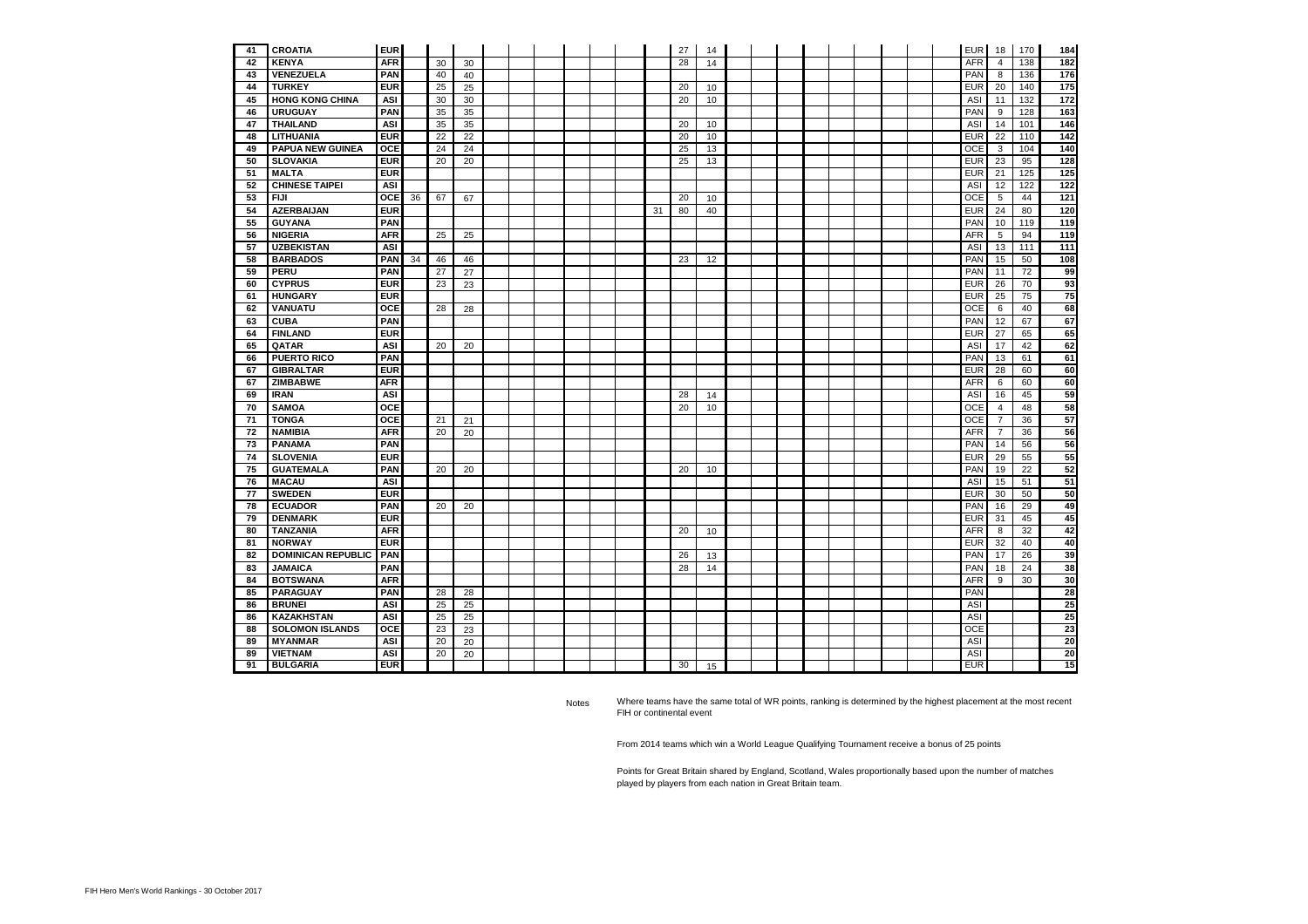|        |                |            | 2017                                    |      |      | 2015<br><b>Africa Cup of Nations</b> |     |                  |                   |            |                 | 2017            |      |            | 2016                          |     |                 | 2014               |     |                  |
|--------|----------------|------------|-----------------------------------------|------|------|--------------------------------------|-----|------------------|-------------------|------------|-----------------|-----------------|------|------------|-------------------------------|-----|-----------------|--------------------|-----|------------------|
| anking | <b>Country</b> |            | <b>Africa Cup of Nations</b>            |      |      |                                      |     | <b>Total Pts</b> | <b>CF Ranking</b> | Country    |                 | <b>Asia Cup</b> |      |            | <b>Asian Champions Trophy</b> |     |                 | <b>Asian Games</b> |     | <b>Total Pts</b> |
|        |                | Rank       | Pts                                     | 100% | Rank | <b>Pts</b>                           | 50% |                  |                   |            | Rank            | Pts             | 100% | Rank       | <b>Pts</b>                    | 75% | Rank            | <b>Pts</b>         | 25% |                  |
|        | <b>RSA</b>     |            | 525                                     | 525  |      | 525                                  | 263 | 788              |                   | <b>IND</b> |                 | 675             | 675  |            | 675                           | 506 |                 | 675                | 169 | 1350             |
|        | EGY            | $\sim$     | 403                                     | 403  |      | 403                                  | 201 | 604              | $\mathcal{P}$     | <b>PAK</b> |                 | 585             | 585  |            | 630                           | 473 |                 | 630                | 158 | 1215             |
|        | <b>GHA</b>     | $\sim$     | 182                                     | 182  |      | 138                                  | 69  | 251              | -3                | <b>MAS</b> |                 | 630             | 630  |            | 585                           | 439 |                 | 540                | 135 | 1204             |
|        | <b>KEN</b>     |            | 138                                     | 138  |      | 182                                  | 91  | 229              |                   | <b>KOR</b> |                 | 540             | 540  |            | 540                           | 405 | 3               | 585                | 146 | 1091             |
|        | <b>NGR</b>     |            | 94                                      | 94   |      | 94                                   | 47  | 140              | 5                 | <b>JPN</b> |                 | 495             | 495  | 6          | 495                           | 371 |                 | 495                | 124 | 990              |
|        | ZIM            | <b>DNP</b> |                                         |      |      | 60                                   | 30  | 30               | 6                 | <b>CHN</b> |                 | 182             | 182  |            | 450                           | 338 | 6               | 450                | 113 | 632              |
|        | <b>NAM</b>     | <b>DNP</b> |                                         |      |      | 36                                   | 18  | 18               |                   | <b>BAN</b> |                 | 450             | 450  | <b>DNP</b> |                               |     | 8               | 162                | 41  | 491              |
|        | <b>TAN</b>     | <b>DNP</b> |                                         |      |      | 32                                   | 16  | 16               | 8                 | <b>OMA</b> |                 | 162             | 162  | <b>DNP</b> |                               |     |                 | 182                | 46  | 208              |
|        | <b>BOT</b>     | <b>DNP</b> |                                         |      |      | 30                                   | 15  | 15               | <b>q</b>          | <b>SRI</b> |                 | 152             | 152  | <b>DNP</b> |                               |     | 10              | 142                | 35  | 187              |
|        |                |            |                                         |      |      |                                      |     |                  | 10                | SIN        | 11              | 132             | 132  | <b>DNP</b> |                               |     | 9               | 152                | 38  | 170              |
|        |                |            | <b>EUROPEAN HOCKEY FEDERATION (MEN)</b> |      |      |                                      |     |                  | 11                | <b>HKG</b> | 10              | 142             | 142  | <b>DNP</b> |                               |     | 14              | 101                | 25  | 167              |
|        |                |            |                                         |      |      |                                      |     |                  | $12 \overline{ }$ | <b>TPE</b> | 14              | 101             | 101  | <b>DNP</b> |                               |     | 12 <sup>2</sup> | 122                | 30  | 132              |
|        |                |            | 2017                                    |      |      | 2015                                 |     |                  | 13                | <b>UZB</b> | 12 <sup>2</sup> | 122             | 122  | <b>DNP</b> |                               |     | <b>DNP</b>      |                    |     | 122              |
| anking | <b>Country</b> |            | <b>European Nations Cup</b>             |      |      | <b>European Nations Cup</b>          |     | <b>Total Pts</b> | 14                | <b>THA</b> | 13              | 111             | 111  | <b>DNP</b> |                               |     | <b>DNP</b>      |                    |     | 111              |
|        |                | Rank       | <b>Pts</b>                              | 100% | Rank | <b>Pts</b>                           | 50% |                  | 15                | <b>MAC</b> | 15              | 51              | 51   | <b>DNP</b> |                               |     | <b>DNP</b>      |                    |     | 51               |
|        | <b>NED</b>     |            | 750                                     | 750  |      | 750                                  | 375 | 1125             | 16                | <b>IRI</b> | <b>DNP</b>      |                 |      | <b>DNP</b> |                               |     | 11              | 132                | 33  | 33               |
|        | <b>BEL</b>     |            | 700                                     | 700  |      | 550                                  | 275 | 975              | 17                | QAT        | <b>DNP</b>      |                 |      | <b>DNP</b> |                               |     | 13              | 111                | 28  | 28               |
|        |                |            |                                         |      |      |                                      |     |                  |                   |            |                 |                 |      |            |                               |     |                 |                    |     |                  |

|   | $\sim$ $\sim$ | $\overline{\phantom{a}}$ | $  -$ | $  -$ |    | $  -$ | $- -$ | ---  |                   |                |            |                    |      |            |                    |     |                  |
|---|---------------|--------------------------|-------|-------|----|-------|-------|------|-------------------|----------------|------------|--------------------|------|------------|--------------------|-----|------------------|
|   | <b>ESP</b>    |                          | 550   | 550   |    | 500   | 250   | 800  | <b>CF Ranking</b> | <b>Country</b> |            | 2017               |      |            | 2015               |     | <b>Total Pts</b> |
|   | <b>AUT</b>    |                          | 450   | 450   | 10 | 350   | 175   | 625. |                   |                |            | <b>Oceania Cup</b> |      |            | <b>Oceania Cup</b> |     |                  |
|   | <b>POL</b>    |                          | 400   | 400   |    | 375   | 188   | 588  |                   |                | Rank       | <b>Pts</b>         | 100% | Rank       | Pts                | 50% |                  |
|   | <b>FRA</b>    | 11                       | 325   | 325   |    | 450   | 225   | 550  |                   | AUS            |            | 750                | 750  |            | 750                | 375 | 1125             |
| 0 | SCO           |                          | 375   | 375   |    | 325   | 163   | 538  |                   | <b>NZL</b>     | <u>_</u>   | 630                | 630  |            | 630                | 315 | 945              |
|   | <b>RUS</b>    | 12                       | 300   | 300   | o  | 400   | 200   | 500  |                   | <b>PNG</b>     | ు          | 104                | 104  | <b>DNP</b> |                    |     | 104              |
|   | WAL           | 10                       | 350   | 350   | 17 | 185   | 93    | 443  |                   | <b>SAM</b>     | - 12       | 44                 | 44   |            | 48                 | 24  | 68               |
|   | UKR*          | 13                       | 275   | 275   | 14 | 250   | 125   | 400  |                   | FIJ            | <b>DNP</b> |                    |      |            | 104                | 52  | 52               |
|   | CZE*          | 14                       | 250   | 250   | 12 | 300   | 150   | 400  |                   | <b>VAN</b>     |            | 48                 | 48   | <b>DNP</b> |                    |     | 48               |
|   | SUI           | 15                       | 225   | 225   | 15 | 225   | 113   | 338  |                   | <b>TGA</b>     | b          | 40                 | 40   | <b>DNP</b> |                    |     | 40               |

|                   |                |                 | 2017                        |      |                | 2015                        |                 |                  | 13                | <b>UZB</b>       | 12              | 122                | 122                                    | <b>DNP</b>     |                           |     | <b>DNF</b>     |
|-------------------|----------------|-----------------|-----------------------------|------|----------------|-----------------------------|-----------------|------------------|-------------------|------------------|-----------------|--------------------|----------------------------------------|----------------|---------------------------|-----|----------------|
| <b>CF Ranking</b> | <b>Country</b> |                 | <b>European Nations Cup</b> |      |                | <b>European Nations Cup</b> |                 | <b>Total Pts</b> | 14                | <b>THA</b>       | 13              | 111                | 111                                    | <b>DNP</b>     |                           |     | <b>DNF</b>     |
|                   |                | Rank            | <b>Pts</b>                  | 100% | Rank           | <b>Pts</b>                  | 50%             |                  | 15                | <b>MAC</b>       | 15              | 51                 | 51                                     | <b>DNP</b>     |                           |     | <b>DNF</b>     |
| -1                | <b>NED</b>     | $\overline{1}$  | 750                         | 750  | $\overline{1}$ | 750                         | 375             | 1125             | 16                | IRI              | <b>DNP</b>      |                    |                                        | <b>DNP</b>     |                           |     | 11             |
| $\overline{2}$    | <b>BEL</b>     | $\overline{2}$  | 700                         | 700  | 5              | 550                         | 275             | 975              | 17                | QAT              | <b>DNP</b>      |                    |                                        | <b>DNP</b>     |                           |     | 13             |
| 3                 | ENG*           | 3               | 650                         | 650  | $\overline{4}$ | 600                         | 300             | 950              |                   |                  |                 |                    |                                        |                |                           |     |                |
| $\overline{4}$    | GER*           | $\overline{4}$  | 600                         | 600  | 2              | 700                         | 350             | 950              |                   |                  |                 |                    | <b>OCEANIA HOCKEY FEDERATION (MEN)</b> |                |                           |     |                |
| 5                 | <b>IRL</b>     | 6               | 500                         | 500  | $\mathbf{3}$   | 650                         | 325             | 825              |                   |                  |                 |                    |                                        |                |                           |     |                |
| 6                 | <b>ESP</b>     | $5\phantom{.0}$ | 550                         | 550  | $6\phantom{1}$ | 500                         | 250             | 800              | <b>CF Ranking</b> | Country          |                 | 2017               |                                        |                | 2015                      |     | <b>Total F</b> |
| $\overline{7}$    | <b>AUT</b>     | $\overline{7}$  | 450                         | 450  | 10             | 350                         | 175             | 625              |                   |                  |                 | <b>Oceania Cup</b> |                                        |                | <b>Oceania Cup</b>        |     |                |
| 8                 | POL            | 8               | 400                         | 400  | 9              | 375                         | 188             | 588              |                   |                  | Rank            | Pts                | 100%                                   | Rank           | <b>Pts</b>                | 50% |                |
| 9                 | <b>FRA</b>     | 11              | 325                         | 325  | $\overline{7}$ | 450                         | 225             | 550              | $\overline{1}$    | <b>AUS</b>       |                 | 750                | 750                                    | $\overline{1}$ | 750                       | 375 | 112!           |
| 10                | SCO            | 9               | 375                         | 375  | 11             | 325                         | 163             | 538              | 2                 | <b>NZL</b>       | 2               | 630                | 630                                    | 2              | 630                       | 315 | 945            |
| 11                | <b>RUS</b>     | 12              | 300                         | 300  | 8              | 400                         | 200             | 500              | 3                 | PNG              | $\mathbf{3}$    | 104                | 104                                    | <b>DNP</b>     |                           |     | 104            |
| 12                | WAL            | 10              | 350                         | 350  | 17             | 185                         | 93              | 443              | $\overline{4}$    | SAM              | 5               | 44                 | 44                                     | 4              | 48                        | 24  | 68             |
| 13                | UKR*           | 13              | 275                         | 275  | 14             | 250                         | 125             | 400              | 5                 | <b>FIJ</b>       | <b>DNP</b>      |                    |                                        | $\mathbf{3}$   | 104                       | 52  | 52             |
| 14                | CZE*           | 14              | 250                         | 250  | 12             | 300                         | 150             | 400              | 6                 | <b>VAN</b>       | 4               | 48                 | 48                                     | <b>DNP</b>     |                           |     | 48             |
| 15                | SUI            | 15              | 225                         | 225  | 15             | 225                         | 113             | 338              | $\overline{7}$    | <b>TGA</b>       | 6               | 40                 | 40                                     | <b>DNP</b>     |                           |     | 40             |
| 16                | <b>POR</b>     | 16              | 200                         | 200  | 18             | 170                         | 85              | 285              |                   |                  |                 |                    |                                        |                |                           |     |                |
| 17                | BLR*           | 17              | 185                         | 185  | 20             | 140                         | 70              | 255              |                   |                  |                 |                    | PAN AMERICAN HOCKEY FEDERATION (MEN)   |                |                           |     |                |
| 18                | CRO*           | 19              | 155                         | 155  | 16             | 200                         | 100             | 255              |                   |                  |                 |                    |                                        |                |                           |     |                |
| 19                | <b>ITA</b>     | 18              | 170                         | 170  | 19             | 155                         | $\overline{78}$ | 248              |                   |                  |                 | 2017               |                                        |                | 2015                      |     |                |
| 20                | <b>TUR</b>     | 20              | 140                         | 140  | 21             | 125                         | 63              | 203              | <b>CF Ranking</b> | Country          |                 | Pan American Cup   |                                        |                | <b>Pan American Games</b> |     | <b>Total F</b> |
| 21                | <b>MLT</b>     | 21              | 125                         | 125  | 26             | 70                          | 35              | 160              |                   |                  | Rank            | Pts                | 100%                                   | Rank           | Pts                       | 50% |                |
| 22                | LTU            | 22              | 110                         | 110  | 25             | 75                          | 38              | 148              | -1                | ARG              | $\overline{1}$  | 750                | 750                                    | $\overline{1}$ | 750                       | 375 |                |
| 23                | <b>SVK</b>     | 23              | 95                          | 95   | 23             | 95                          | 48              | 143              | $\overline{2}$    | CAN              | $\overline{2}$  | 550                | 550                                    | $\overline{2}$ | 550                       | 275 |                |
| 24                | <b>AZE</b>     | <b>DNP</b>      |                             |      | 13             | 275                         | 138             | 138              | 3                 | <b>USA</b>       | $\mathbf{3}$    | 221                | 221                                    | 5              | 187                       | 94  |                |
| 25                | <b>HUN</b>     | 26              | 70                          | 70   | 27             | 65                          | 33              | 103              | $\overline{4}$    | <b>BRA</b>       | $5\overline{)}$ | 187                | 187                                    | $\overline{4}$ | 204                       | 102 |                |
| 26                | <b>CYP</b>     | 27              | 65                          | 65   | 29             | 55                          | 28              | 93               | 5                 | TTO*             | $\overline{4}$  | 204                | 204                                    | $\overline{7}$ | 153                       | 77  |                |
| 27                | <b>FIN</b>     | 28              | 60                          | 60   | 28             | 60                          | 30              | $\overline{90}$  | 6                 | CHI <sup>*</sup> | 6               | 170                | 170                                    | 3              | 221                       | 111 |                |
| 28                | GIB            | 24              | 80                          | 80   | <b>DNP</b>     |                             |                 | 80               | $\overline{7}$    | <b>MEX</b>       | $\overline{7}$  | 153                | 153                                    | 6              | 170                       | 85  |                |
| 29                | <b>SLO</b>     | 25              | 75                          | 75   | <b>DNP</b>     |                             |                 | 75               | 8                 | <b>VEN</b>       | 8               | 136                | 136                                    | 9              | 128                       | 64  |                |
| 30                | SWE            | <b>DNP</b>      |                             |      | 22             | 110                         | 55              | 55               | 9                 | <b>URU</b>       | 9               | 128                | 128                                    | 12             | 67                        | 33  |                |
| 31                | <b>DEN</b>     | <b>DNP</b>      |                             |      | 24             | 80                          | 40              | 40               | 10                | <b>GUY</b>       | 10 <sup>1</sup> | 119                | 119                                    | <b>DNP</b>     |                           |     |                |
| 32                | <b>NOR</b>     | <b>DNP</b>      |                             |      | 30             | 50                          | 25              | 25               | 11                | PER              | 11              | 72                 | $\overline{72}$                        | 15             | 50                        | 25  |                |

| 19 | <b>ITA</b> | 18         | 170 | 170 | 19         | 155 | 78  | 248 |                   |                  |                | 2017                    |      |                | 2015                      |     |                  |
|----|------------|------------|-----|-----|------------|-----|-----|-----|-------------------|------------------|----------------|-------------------------|------|----------------|---------------------------|-----|------------------|
| 20 | <b>TUR</b> | 20         | 140 | 140 | 21         | 125 | 63  | 203 | <b>CF Ranking</b> | <b>Country</b>   |                | <b>Pan American Cup</b> |      |                | <b>Pan American Games</b> |     | <b>Total Pts</b> |
| 21 | <b>MLT</b> | 21         | 125 | 125 | 26         | 70  | 35  | 160 |                   |                  | Rank           | <b>Pts</b>              | 100% | Rank           | <b>Pts</b>                | 50% |                  |
| 22 | <b>LTU</b> | 22         | 110 | 110 | 25         | 75  | 38  | 148 |                   | ARG              |                | 750                     | 750  |                | 750                       | 375 | 1125             |
| 23 | <b>SVK</b> | 23         | 95  | 95  | 23         | 95  | 48  | 143 | $\overline{2}$    | CAN              | $\overline{2}$ | 550                     | 550  | $\overline{2}$ | 550                       | 275 | 824              |
| 24 | AZE        | <b>DNP</b> |     |     | 13         | 275 | 138 | 138 | 3                 | <b>USA</b>       | 3              | 221                     | 221  | 5              | 187                       | 94  | 315              |
| 25 | <b>HUN</b> | 26         | 70  | 70  | 27         | 65  | 33  | 103 | 4                 | <b>BRA</b>       | 5              | 187                     | 187  | $\overline{4}$ | 204                       | 102 | 289              |
| 26 | <b>CYP</b> | 27         | 65  | 65  | 29         | 55  | 28  | 93  | 5                 | TTO*             | 4              | 204                     | 204  | $\overline{7}$ | 153                       | 77  | 281              |
| 27 | <b>FIN</b> | 28         | 60  | 60  | 28         | 60  | 30  | 90  | 6                 | CHI <sup>*</sup> | 6              | 170                     | 170  | 3              | 221                       | 111 | 281              |
| 28 | <b>GIB</b> | 24         | 80  | 80  | <b>DNP</b> |     |     | 80  | $\overline{ }$    | MEX              | $\overline{7}$ | 153                     | 153  | 6              | 170                       | 85  | 238              |
| 29 | <b>SLO</b> | 25         | 75  | 75  | <b>DNP</b> |     |     | 75  | 8                 | <b>VEN</b>       | 8              | 136                     | 136  | 9              | 128                       | 64  | 200              |
| 30 | SWE        | <b>DNP</b> |     |     | 22         | 110 | 55  | 55  | 9                 | URU              | 9              | 128                     | 128  | 12             | 67                        | 33  | 161              |
| 31 | <b>DEN</b> | <b>DNP</b> |     |     | 24         | 80  | 40  | 40  | 10                | <b>GUY</b>       | 10             | 119                     | 119  | <b>DNP</b>     |                           |     | 119              |
| 32 | <b>NOR</b> | <b>DNP</b> |     |     | 30         | 50  | 25  | 25  | 11                | <b>PER</b>       | 11             | 72                      | 72   | 15             | 50                        | 25  | 97               |
|    |            |            |     |     |            |     |     |     | 12                | <b>CUB</b>       | <b>DNP</b>     |                         |      | 8              | 136                       | 68  | 68               |
|    |            |            |     |     |            |     |     |     | 13                | <b>PUR</b>       | 12             | 67                      | 67   | <b>DNP</b>     |                           |     | 67               |
|    |            |            |     |     |            |     |     |     | 14                | <b>PAN</b>       | 13             | 61                      | 61   | <b>DNP</b>     |                           |     | 61               |
|    |            |            |     |     |            |     |     |     | 15                | <b>BAR</b>       | <b>DNP</b>     |                         |      | 10             | 119                       | 60  | 60               |
|    |            |            |     |     |            |     |     |     | 16                | ECU              | 14             | 56                      | 56   | <b>DNP</b>     |                           |     | 56               |
|    |            |            |     |     |            |     |     |     | 17                | <b>DOM</b>       | <b>DNP</b>     |                         |      | 11             | 72                        | 36  | 36               |
|    |            |            |     |     |            |     |     |     | 18                | <b>JAM</b>       | <b>DNP</b>     |                         |      | 13             | 61                        | 31  | 31               |
|    |            |            |     |     |            |     |     |     | 19                | <b>GUA</b>       | <b>DNP</b>     |                         |      | 14             | 56                        | 28  | 28               |

#### **PAN AMERICAN HOCKEY FEDERATION (MEN)**



### *CONTINENTAL RANKINGS -- MEN*

*OCTOBER 2017*

## **ASIAN HOCKEY FEDERATION (MEN)**

|                   |                |              | 2017                         |      |      | 2015                         |     |                  |                   |                |                 | 2017       |
|-------------------|----------------|--------------|------------------------------|------|------|------------------------------|-----|------------------|-------------------|----------------|-----------------|------------|
| <b>CF Ranking</b> | <b>Country</b> |              | <b>Africa Cup of Nations</b> |      |      | <b>Africa Cup of Nations</b> |     | <b>Total Pts</b> | <b>CF Ranking</b> | <b>Country</b> |                 | Asia C     |
|                   |                | Rank         | <b>Pts</b>                   | 100% | Rank | <b>Pts</b>                   | 50% |                  |                   |                | Rank            | <b>Pts</b> |
|                   | <b>RSA</b>     |              | 525                          | 525  |      | 525                          | 263 | <b>788</b>       |                   | <b>IND</b>     |                 | 675        |
|                   | EGY            |              | 403                          | 403  |      | 403                          | 201 | 604              | ົ<br>∠            | <b>PAK</b>     | 3               | 585        |
| ົ<br>۰.           | <b>GHA</b>     | 3            | 182                          | 182  |      | 138                          | 69  | 251              | 3                 | <b>MAS</b>     | ົ<br>$\epsilon$ | 630        |
|                   | <b>KEN</b>     | 4            | 138                          | 138  | 3    | 182                          | 91  | 229              | 4                 | <b>KOR</b>     | 4               | 540        |
| 5                 | <b>NGR</b>     | $\mathbf{b}$ | 94                           | 94   | 5    | 94                           | 47  | <b>140</b>       | 5                 | <b>JPN</b>     | 5               | 495        |
| 6                 | ZIM            | <b>DNP</b>   |                              |      | 6    | 60                           | 30  | 30               | 6                 | <b>CHN</b>     |                 | 182        |
|                   | <b>NAM</b>     | <b>DNP</b>   |                              |      |      | 36                           | 18  | 18I              |                   | <b>BAN</b>     | 6               | 450        |
| 8                 | <b>TAN</b>     | <b>DNP</b>   |                              |      | o    | 32                           | 16  | 16 <sub>l</sub>  | 8                 | <b>OMA</b>     | 8               | 162        |
| 9                 | <b>BOT</b>     | <b>DNP</b>   |                              |      | 9    | 30                           | 15  | 15               | 9                 | <b>SRI</b>     | 9               | 152        |

**NOTE: The ranking points allocated to each country are to establish Continental Ranking ONLY. Separate points are then allocated to each country based upon the weightings fixed for each CF** 

#### **OCEANIA HOCKEY FEDERATION (MEN)**

#### **EUROPEAN HOCKEY FEDERATION (MEN)**

#### **AFRICAN HOCKEY FEDERATION (MEN)**